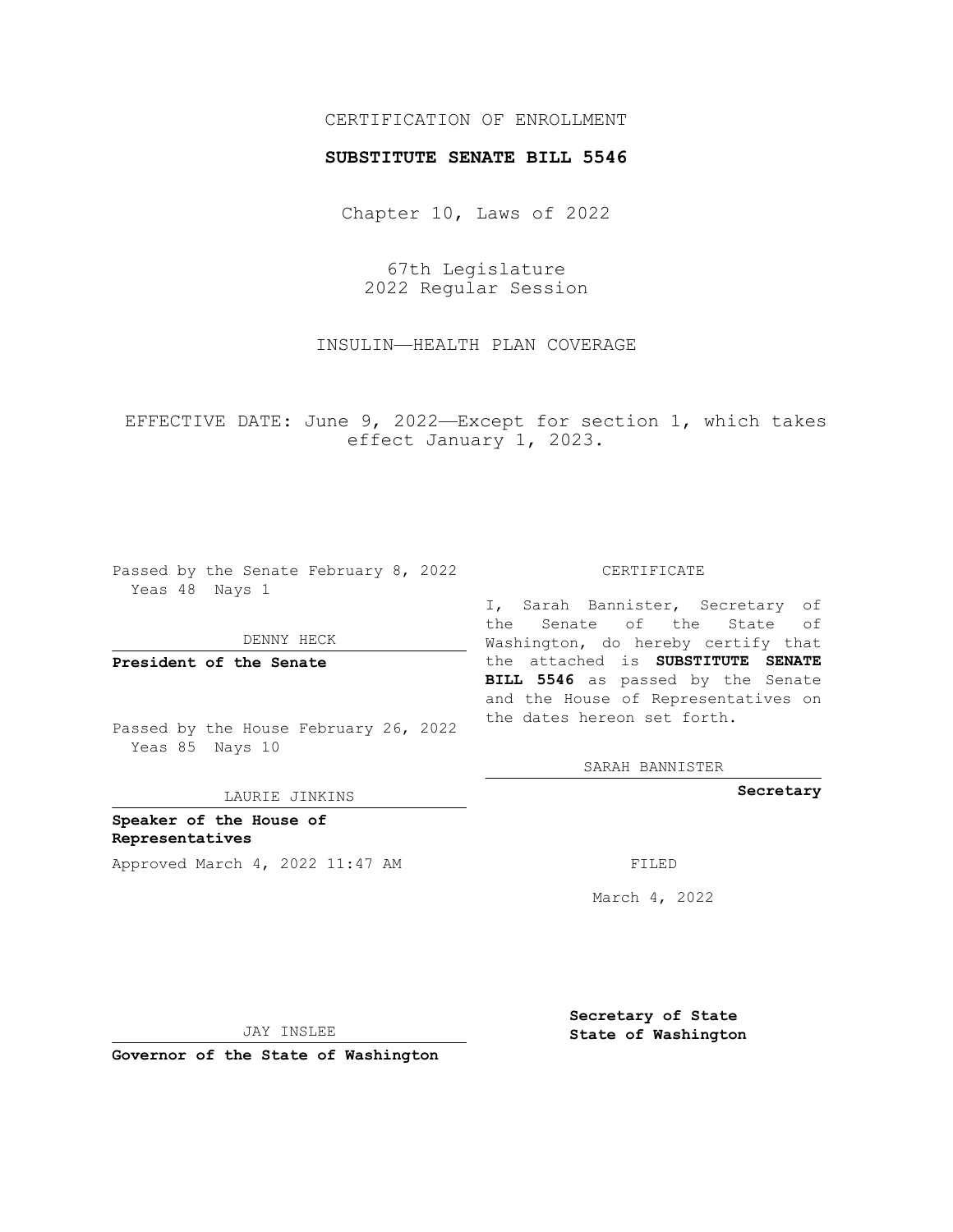## **SUBSTITUTE SENATE BILL 5546**

Passed Legislature - 2022 Regular Session

## **State of Washington 67th Legislature 2022 Regular Session**

**By** Senate Health & Long Term Care (originally sponsored by Senators Keiser, Van De Wege, Cleveland, Conway, Frockt, Hasegawa, Hunt, Lovick, Nguyen, Pedersen, Randall, Stanford, and C. Wilson)

READ FIRST TIME 01/25/22.

1 AN ACT Relating to insulin affordability; amending RCW 41.05.017; 2 reenacting and amending RCW 48.43.780; providing an effective date; 3 and providing an expiration date.

4 BE IT ENACTED BY THE LEGISLATURE OF THE STATE OF WASHINGTON:

5 **Sec. 1.** RCW 48.43.780 and 2020 c 346 s 5 and 2020 c 245 s 1 are 6 each reenacted and amended to read as follows:

 (1) Except as required in subsection (2) of this section, a 8 health plan issued or renewed on or after January 1,  $((2021)$ ) 2023, that provides coverage for prescription insulin drugs for the treatment of diabetes must cap the total amount that an enrollee is required to pay for a covered insulin drug at an amount not to exceed 12 ((<del>one hundred dollars</del>)) \$35 per ((thirty-day)) 30-day supply of the drug. Prescription insulin drugs must be covered without being 14 subject to a deductible, and any cost sharing paid by an enrollee must be applied toward the enrollee's deductible obligation.

 (2) If the federal internal revenue service removes insulin from the list of preventive care services which can be covered by a qualifying health plan for a health savings account before the deductible is satisfied, for a health plan that provides coverage for prescription insulin drugs for the treatment of diabetes and is offered as a qualifying health plan for a health savings account, the